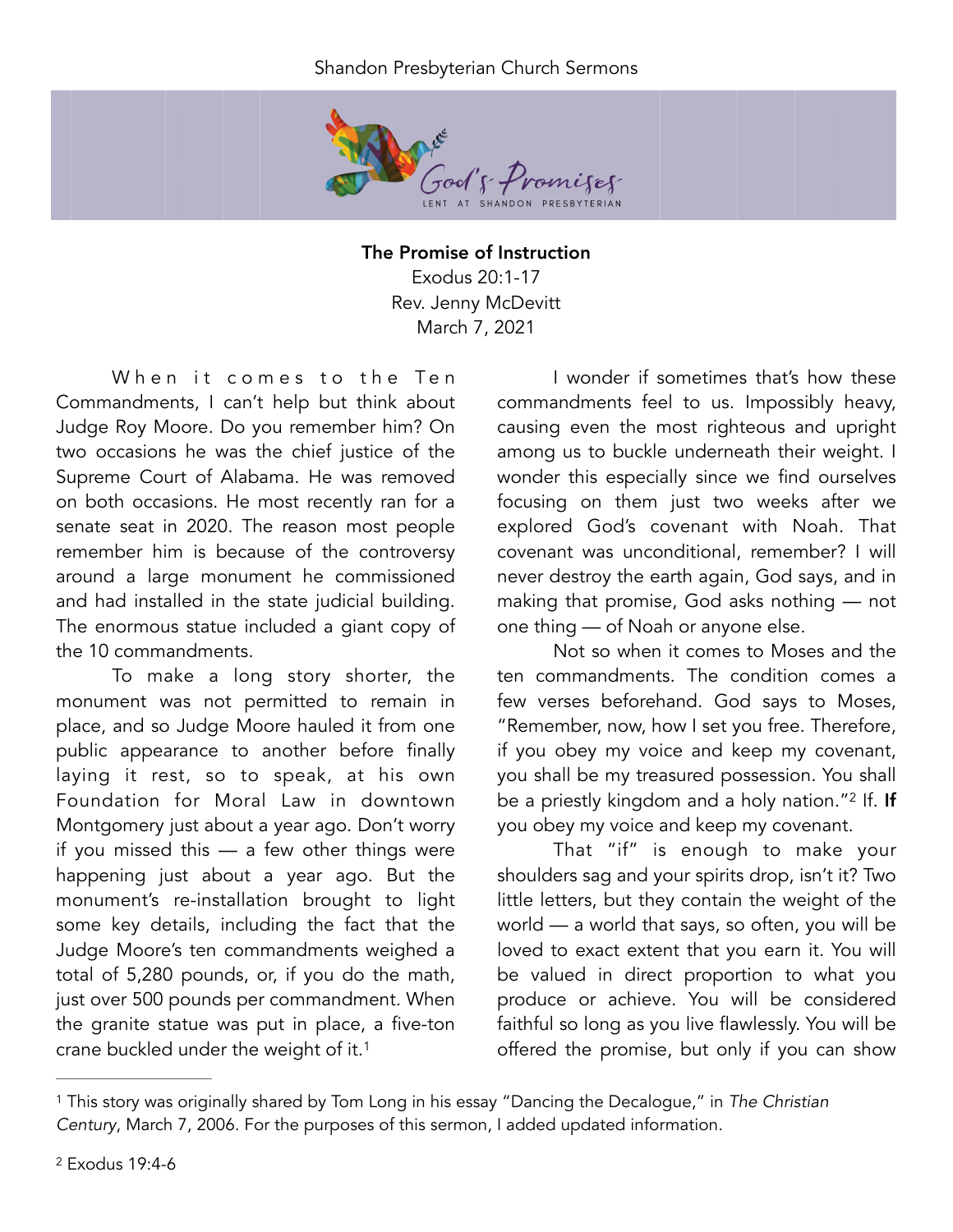you are worthy of it. That's what that "if" and all the instructions that follow, seem to carry.

And lest we get carried away and say to ourselves, that is just the way of the Old Testament, I'll point your attention to the Gospel of John, chapter 15, in which Jesus says, "You are my friends if you do what I command you."

Whenever I find myself flummoxed by scripture or even disappointed by it, I generally take that to mean I simply haven't plumbed its depths adequately. And so in my study this week, I read every word of the book of Exodus multiple times. Here is what I finally noticed: the ten commandments are situated very carefully.

The story of Exodus before the commandments is the story of the Israelite's enslavement in Egypt and the way that God delivered them from bondage into freedom. And the story of Exodus after the commandments are handed off is the recitation of astonishingly detailed instructions about where they should reside — astonishing detailed instructions all geared toward creating something breathtakingly beautiful, with acacia wood and fine linen, with blues and purples and crimson, with golden threads and careful metalwork.

What I'm saying is this: on one side of the commandments is freedom and on the other side of the commandments is beauty. So perhaps what sits right in the middle is not, in fact, heavy and hard but rather part of that same transcendent trajectory. Because surely God would not liberate God's people from slavery only to shackle them to another impossible and inhumane way of life. Surely God is not so cruel or conniving as that would require. I have come to believe wholeheartedly that God gives us the commandments so that

we might have the best chance possible at a life replete with freedom and beauty, not weighed down with burden, but light enough that we can, in scripture's own words, soar on the wings of eagles.

I know, I know, that's a far cry and a long leap from, "If you obey my voice and keep my commands." But don't miss this: Moses carried the tablets that said, "You shall not murder," but he himself once took a human life. And as for the rest of God's people, well, Moses comes down the mountain with the first set of tablets only to find them dancing around as they put the finishing touches on a golden calf. Moses is so upset by this he drops the tablets, but as theologian Barbara Brown Taylor puts it, "Moses let [the tablets] break, but only because the people had already broken them.["3](#page-1-0)

<span id="page-1-2"></span>If remaining in right relationship with God (there's that IF again) required full and perfect obedience to the law, friends, it would have been over and done with right then and there. If a mistake or a misstep was enough for God to wipe his hands clean and brush the dust off her sandals and call it a day. If disappointment was reason enough to desert us. If wrong answers or a third strike or spilled milk or a golden calf were enough for God to give up on us. That would have been that, and the Bible would have been a heck of a lot shorter. But it wasn't. And it isn't.

Exodus shows us clearly that left to our own devices, we humans are a bit of a hot mess and a mixed bag. That is not new information for God. We have been that way from the beginning. But even still, God chooses to love us.

<span id="page-1-3"></span>The commandments God issues as part of the covenant with Moses, they are not conditions on the promise. They are part of the promise itself.<sup>[4](#page-1-1)</sup> God is not making love

<span id="page-1-1"></span><sup>[4](#page-1-3)</sup> Again, Barbara Brown Taylor.

<span id="page-1-0"></span><sup>&</sup>lt;sup>[3](#page-1-2)</sup> Barbara Brown Taylor, in *Gospel Medicine*.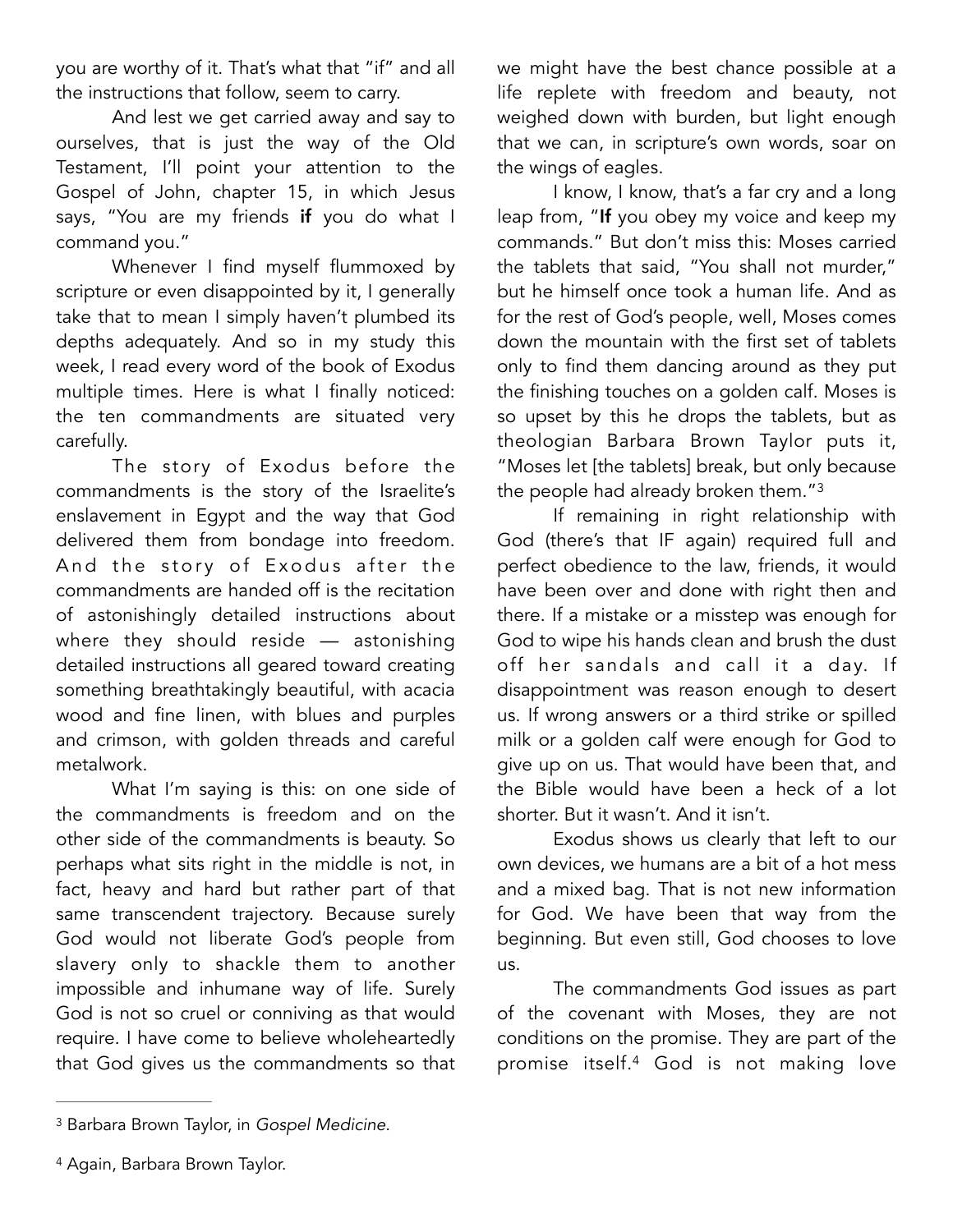conditional. God is actually extending what love looks like and how far love can reach. It was love that compelled God to set the Israelites free, to give them their lives back. And it is love that compels God to issue some commandments so those lives would be worth living.

How about this, God says. Honor the Lord your God, because I am the one who has brought you this far already. I am your source and your strength, and I am your road home.

Don't waste your time worshipping anything other than me, because at some point, in some way, it will let you down, and it will break your heart. Spare yourself that pain, won't you?

Don't use my name casually. You know my name because I have drawn close to you, and I will never be casual in my treatment of you, I promise.

Remember the Sabbath, because it will be a chance to take a break from what you do so you can remember who you are.

Honor your parents, whoever they are, because good or bad, they are the reason you can breathe. They gave you your place in the story. Now, honoring is not the same as idolizing or even obeying —relationships are complex. What I'm saying is, remember that none of us got where we are all on our own.

Do not murder. Do not take a life, and do not sit quietly or complacently by as another life is taken. Do not withhold from anyone that which is life-giving, be it rights or respect, space or security, food or freedom.

Do not compromise the trust someone places in you. Do not ever forget how fragile the human heart is — a heart that beats, but that can also break. When you are presented with an opportunity to knowingly rupture a relationship, resist it at all costs. The resulting burden will be so heavy, it will weigh upon everyone, including you.

Do not take what isn't yours, and while we're at it, don't take more than you could ever need, either. There's more than enough, once you figure out life is not zero-sum game.

Do not bear false witness. Do not spread stories of fake news. Your word is your bond and only the truth will set you free. If, along the way, you forget what the truth is, or what it looks like or sounds like, just remember this: I am the way, and the truth, and the life.

Do not wish you had what others have. It is a slippery slope that ensures happiness will always be elusive. Rejoice with those who rejoice, give thanks for what you have, and eventually, you, too, will discover that the only treasures worth storing up are heavenly ones because where your treasure is, there your heart will be also. So set your heart free, that's what I'm trying to tell you.

These are the commands I am giving you, God says, because I set you free once already from everything that held you down and held you back, and this instruction, this guidance, it is your best chance of taking the life I've given you and living it to its fullest and best capacity, no ifs, ands, or buts about it.

I know, I know. God says, "If you obey my voice and keep my covenant, you shall be my treasured possession. You shall be my people." We are God's people. We are God's treasured possession. There's no way around it. But if we obey God's voice and keep God's covenant, we'll never forget it. We'll never forget that we are God's treasure, that we are God's beloved, and before you know it, we'll find ourselves living like we believe it's true, too.

Robert Wuthnow, an American sociologist, says that stories and memories can become so planted in our minds, they act back upon us.

He tells the story of Jack Casey, a volunteer fireman who, as a child, had some teeth pulled under general anesthesia. Jack was terrified, but one of the nurses said, "Don't worry. I'll be right here beside you no matter what happens. I'll be right here, the whole